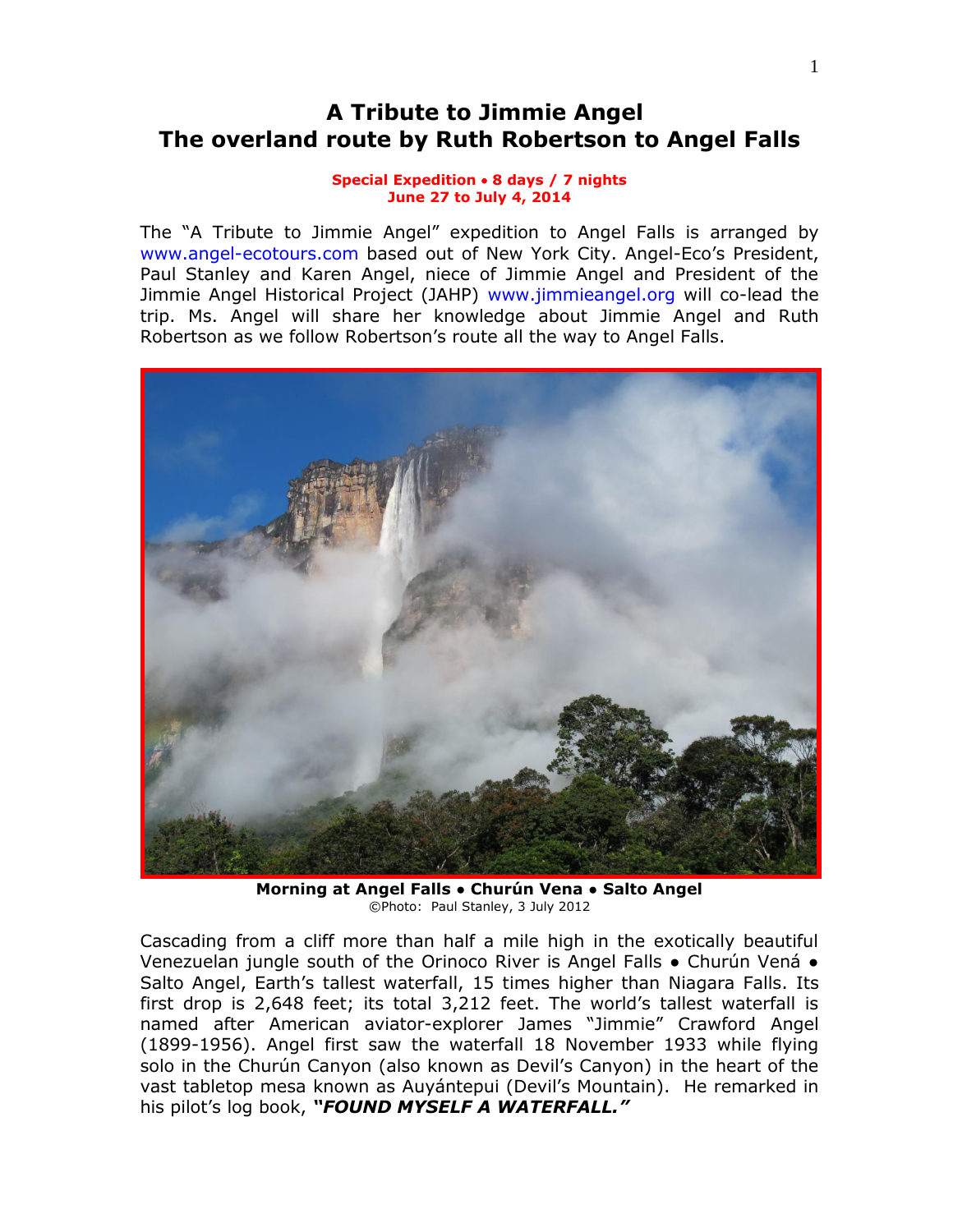Carlos A. Freeman photographed Angel Falls from Jimmie Angel's Hamilton airplane 1 May 1939. It and a companion photo of Angel Falls were the first published photographs of the waterfall appearing in *"Exploración de la Gran Sabana," Revista de Fomento, No. 19, December 1939.* Freeman was a Venezuelan mining engineer and one of four leaders of the Venezuelan Ministry of Development's 1939 Gran Sabana Expedition. Jimmie Angel was the pilot-guide for the expedition which worked in the field for five months. The first base camp for the expedition was near the Pemón village of Kamarata which is located in Canaima National Park.



**Angel Falls ● Churún Vena ● Salto Angel** ©Photo: 1939 Carlos Freeman Archive/Jimmie Angel Historical Project

The waterfall was officially named *Salto Angel* (Angel Falls) in December 1939 by the Venezuelan government in honor of Jimmie Angel's exploration of the Gran Sabana during the years 1933-1939. His ashes were scattered over the waterfall 2 July 1960.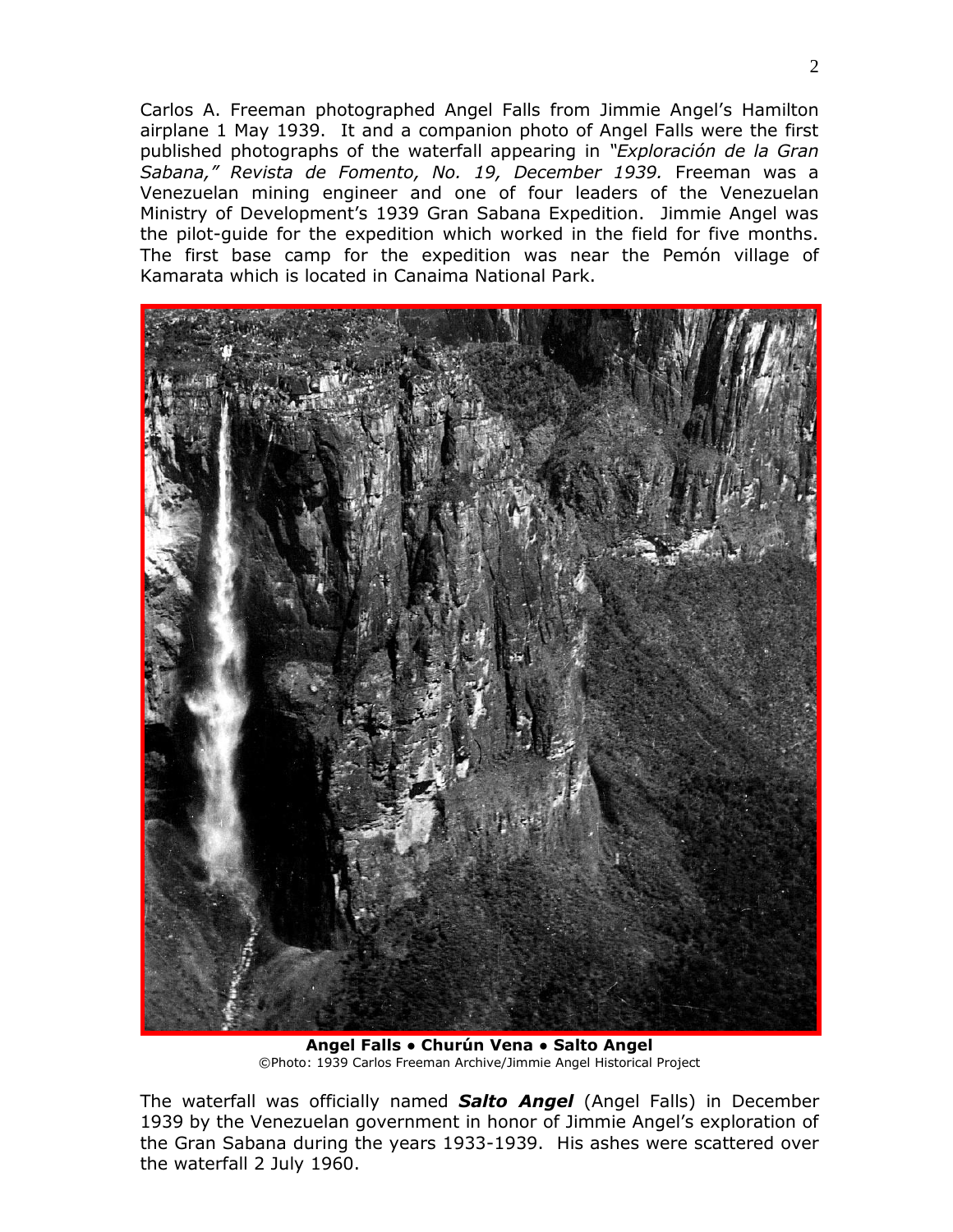*Churún Vena* is the indigenous Kamarata Valley Pemón's name for the waterfall. *Churún Merú* is their name for the lower portion of the waterfall. The Spanish *Salto Angel* translates to *Angel Falls.*

In 1947, American photojournalist Ruth Robertson saw Angel Falls while flying in an unconverted C-47 in Churún Canyon (Devil's Canyon). During that first flight, Robertson shot more than a dozen Kodachromes and resolved to enter the canyon on foot to photograph Angel Falls from below and to determine its exact height. In May 1949 she led the first expedition inside the Churún Canyon. Her photographs as well as her account of the journey were published in National Geographic, November 1949, and the falls' height announced to the world: the drop of 2,648 feet; the total 3,212 (939 meters)

*"How beautiful the scene from the camp that afternoon, with the Churún River in the center, framed on both sides with trees in the background, the magnificent waterfall… Here the falls were solid, immovable, real…"*

*-Ruth Robertson*

For many years Ruth Robertson's Expedition was mostly overlooked in official chronicles of the history of Angel Falls, but contemporary writers Karen Angel, documentary filmmaker Isabel Barton and entomologist Jorge González. Ph.D. are helping through their writings and filmmaking to make the public aware of her contributions to exploration.

Mr. Stanley will share his experiences as President of **Angel Conservation**  [www.angelconservation.org,](http://www.angelconservation.org/) an organization he founded to work with and preserve the culture of the indigenous Kamarata Valley Pemón and the flora and fauna that gives them life.

**About Our Trip to Angel Falls:** This trip is, in part, a fund raising benefit for the Jimmie Angel Historical Project (JAHP), a 501(c)(3) organization incorporated in California, EIN: 68-0372407. Please see Page 5 for details.

Ruth Robertson's epic expedition started in Caracas on 23 April 1949; she reached Angel Falls on May  $11<sup>th</sup>$  and Mayupa Rapids on May 17th. Our expedition will take only eight days!

# **Itinerary from San Francisco / Los Angeles (or other international destinations):**

# **Day 1: June 27 - Caracas**

Arrival Caracas' Maiquetia International Airport (CCS). Airport assistance and hotel transfers included. Overnight at Hotel Avila in Caracas. **(No meals)**

## **Day 2: June 28 - Caracas & Uruyén**

Early morning transfer to airport. Fly to Puerto Ordaz. Transfer to a light plane for two hour flight to Uruyén, landing on the same landing strip where both Jimmie Angel and Ruth Robertson set up base camps before their respective expeditions. Spectacular overflight of Angel Falls included (weather permitting). Afternoon hike to Yurwan Canyon and stunning local waterfalls with Pemón guide. Special cultural evening. Overnight at the Pemón lodge of Uruyén in beds. **(B, L, D)**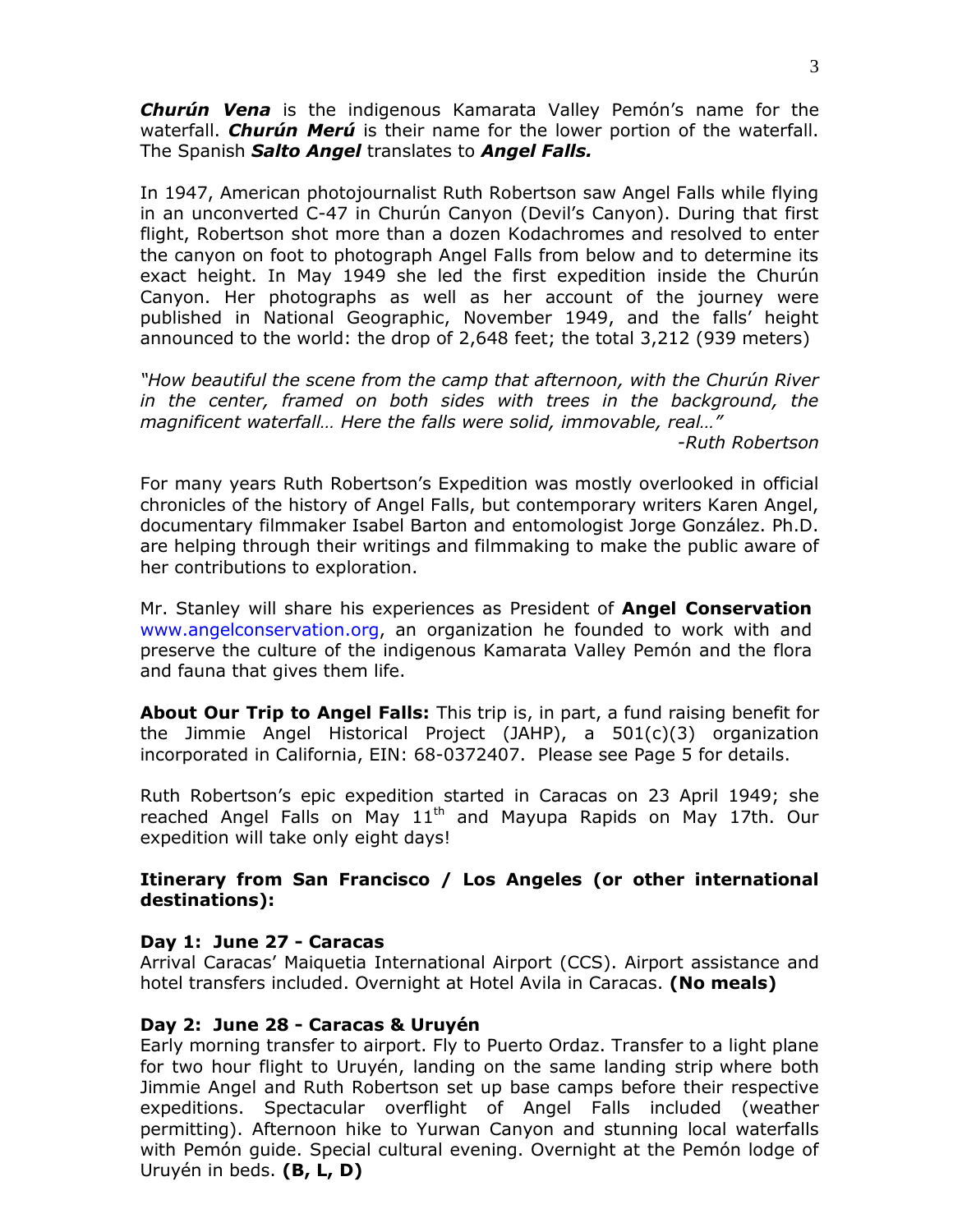#### **Day 3: June 29 - Uruyén & Kavak**

Transfer to Kavak by jeep, or hike through the savannah and rainforests visiting local Pemón villages and the school children of Santa Marta enroute. Afternoon hike to the sacred Kavak Canyon and its majestic waterfalls with Pemón guide. Special cultural evening. Overnight at Kavak Lodge in beds. **(B, L, D)**

## **Day 4: June 30 - Kavak & Arenal**

Early morning transfer to Kamarata port for riverboat expedition (curiaras) to Angel Falls. First stop is the village of Kamarata to visit the school or homes of the local Pemón. Kamarata was the location of the Gran Sabana Expedition of 1939 and the home of Jimmie and Marie Angel's adopted son Jose Manuel Angel who passed away in 2001. We may have the opportunity to meet Jose Manuel's children. Overnight in hammocks at Arenal camp on the bank of the Carrao River with spectacular views of the river and the tabletop mountains of Wey-tepuí and Auyántepui. **(B, L, D)**

## **Day 5: July 1 - Arenal & Angel Falls**

We take to the river early morning for the penultimate leg of our expedition. Entering the awe inspiring "Devils Canyon" on the Rio Churún we have our first glimpse of the mammoth falls – a sight never to be forgotten. We trek through the rainforest and hike up the lower level of Auyántepui to "Laime's Lookout Point" – a stunning lookout point at the base of the falls, so close that we are sprinkled by its roaring waters – the same point where Ruth Robertson stood in May 1949 to photograph the falls. Alexander Laime was her expedition guide. Finally, conditions permitting we swim in the pool below the first drop of the falls, a once in a lifetime experience. Overnight at Ratoncito Island camp in hammocks with spectacular views of Angel Falls. **(B, L, D)**

#### **Day 6 July 2 - Angel Falls**

We will spend an extra day at Angel Falls to enjoy our surroundings. You may wish to hike near the base of the Angel Falls, take photographs, draw, botanize, or just relax. Conditions permitting, we will again swim in the pool below the first drop of the falls. Overnight at Ratoncito Island camp in hammocks. **(B, L, D). Please note:** This date is the anniversary of the scattering of Jimmie Angel's ashes over Angel Falls, 2 July 1960.

#### **Day 7: July 3 - Angel Falls, Canaima & Ciudad Bolívar**

Early morning, back down the river to Canaima Lagoon along the Churún and Carrao rivers. We pass close by Mayupa airstrip where Ruth Robertson finished her epic journey on 17 May 1949. One last adventure - before bidding farewell to our Pemón crew – Sapo Falls beckons. Walk behind the gushing curtain – one of seven waterfalls unloading its raw energy into Canaima Lagoon with great vistas from the top of the falls. Lunch in Canaima. Airport assistance and transfers to Ciudad Bolívar where Jimmie Angel's Flamingo airplane *El Rio Caroni*, a Venezuelan National Monument, is exhibited at the airport and where Ruth began the second leg of her expedition to the interior in 1949. Overnight in *La Cumbre* (local posada / hotel). **(B, L)**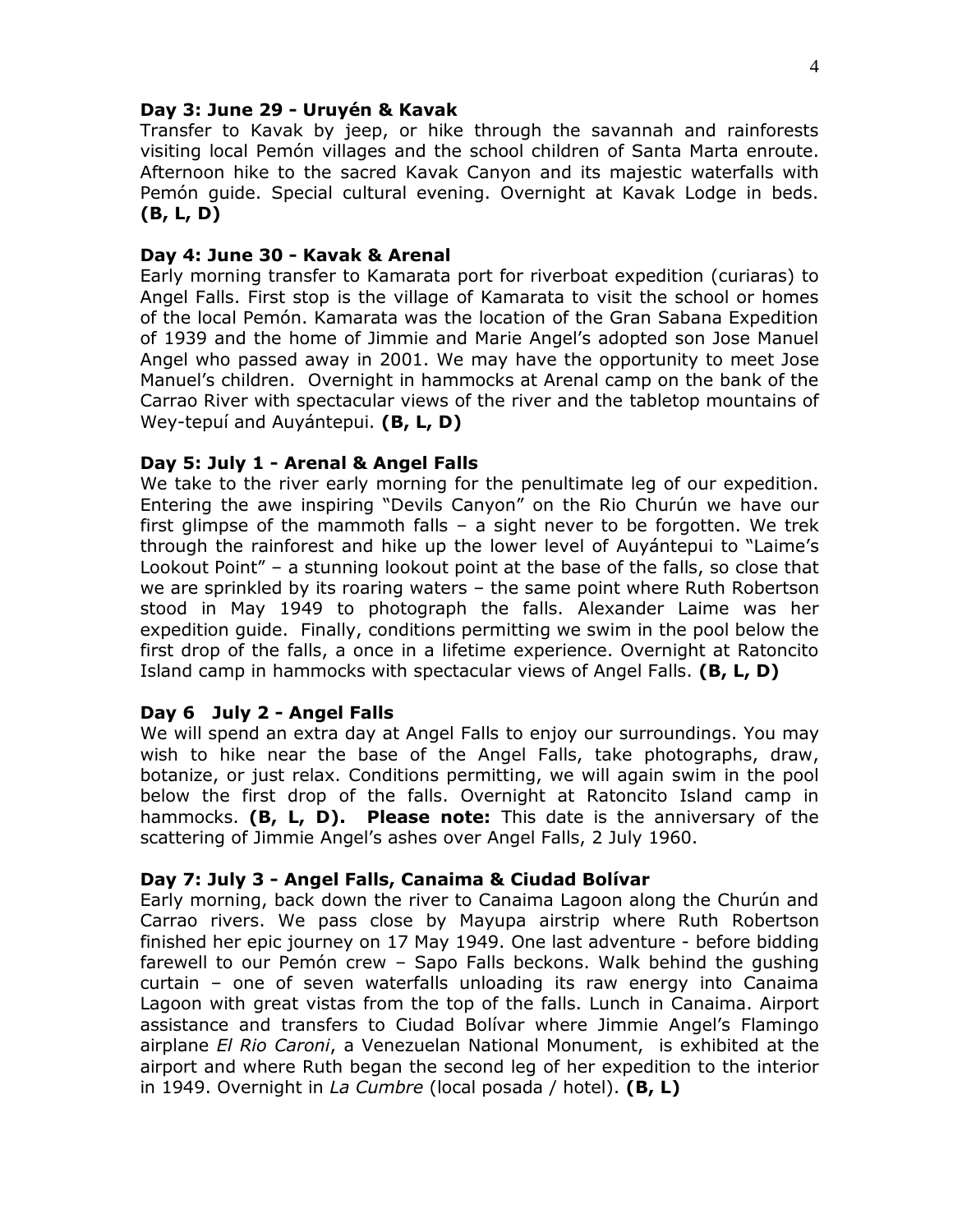#### **Day 8: July 4 - Ciudad Bolívar & Caracas**

Early morning transfer to Puerto Ordaz for flight to Caracas. Or an optional extra – City Tour of Ciudad Bolívar (formerly known as Angostura). Airport assistance and transfer to the international airport or to a local Caracas hotel. End of service. **(B)**

## **The 2014 trip price is \$1,999 USD per person based upon double occupancy plus supplements.**

#### **Single supplement: \$150 per person.**

**Price Includes:** English speaking tour leaders Paul Stanley and Karen Angel, flights within Venezuela, as well as all meals and services as listed in the trip itinerary.

**Price Excludes:** international air fares, national airport taxes - national park fees – alcoholic beverages and some soft drinks. Tips to the local guides and staff are not required, but are much encouraged.

**PLEASE NOTE:** Round trip transfer and assistance, hotel accommodations and transfer are available in Caracas as an optional extra – see below:

Accommodation in Caracas: Hotel Avila which is a 4 star hotel. Approximate rates based upon double occupancy as follows: Hotel Avila (B&B) – approx. \$65 per person based upon double occupancy – transfers included. Single supplement (\$65). Additional airport transfers and assistance - \$35 per person.

International air – The most popular airline from the U.S. to Caracas is American Airlines. Continental/United and Delta are also options but with fewer flights available. Angel-Eco may be able to obtain less expensive flights from the USA to Caracas with Delta Airlines (subject to change).

## **CONTACT INFORMATION:**

Paul Stanley, President **Constant Constructs** or Karen Angel, President Tel/fax: (212) 656-1240 Tel: (707) 476-8764 [stanley@angel-ecotours.com](mailto:stanley@angel-ecotours.com) [kangel@humboldt1.com](mailto:kangel@humboldt1.com)

Angel-Eco Tours, Inc. Jimmie Angel Historical Project

**Fund raising benefit for the Jimmie Angel Historical Project** (JAHP), a 501(c) (3) organization incorporated in California, EIN: 68-0372407. You may deduct a portion of your trip expense from your income taxes. After all of the Venezuelan air, ground and river expedition expenses are paid, the portion of your \$1,999.00 registration fee that remains will be the figure you may use as an income tax deduction. The figure varies from \$200 to \$400 depending upon the value of the Bolivar and USD at the time of the trip. You will receive a letter from the JAHP verifying the amount of your contribution. Your tax consultant may advise you regarding the deductibility of any of your other expedition expenses.